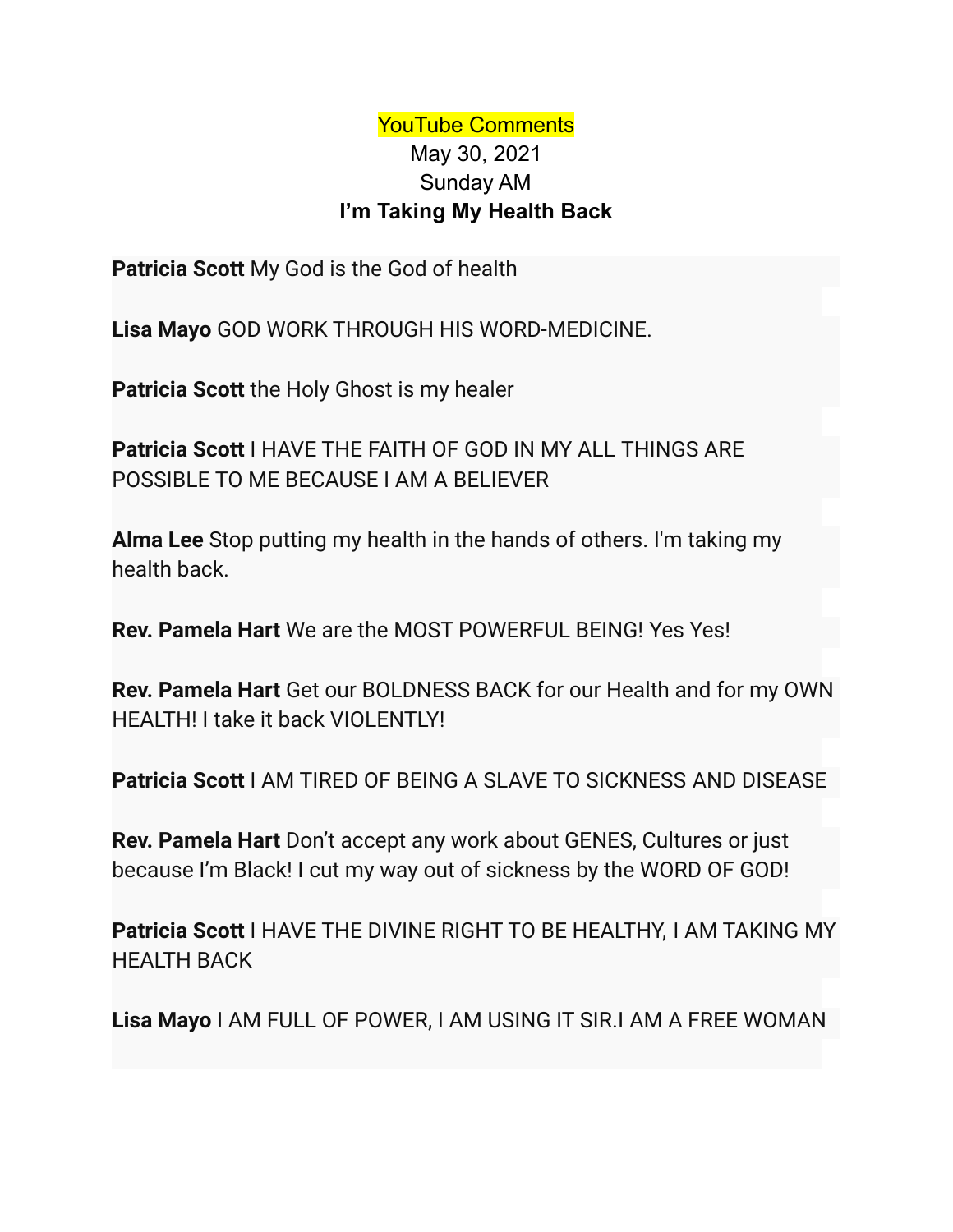**Patricia Scott** GET YOUR HANDS OFF MY BODY IN THE NAME OF JESUS. I AM HEALTHY

**Lisa Mayo** I AM FIGHTING SIR. I AM WATCHING. DEVIL AND WORD.

**Lisa Mayo** GOD'S GLORY IS MANIFESTING IN MY HEALTH .

**Patricia Scott** MY HEALTH IS PART OF THE GLORY OF GOD, MY HEALTH IS GOD REVEALING HIMSELF

**Jennie Wade** I take my health back now and I take it back violently

**Alma Lee** Praise God! My health is part of the Glory of God. I take My Health Back Now! Thank You Father.

**Quwain Bass** This is my Time

**Evangelist Karen Mitchell** Amen! I am the Most Powerful Being Apostle!!!Glory

**Patricia Scott** THIS IS MY TIME, THIS IS MY WORD,THIS IS MT FREEDOM, THIS IS MY GIFT OF HEALTH

**Jennie Wade** Today this is my time

**Patricia Scott** I WILL RECEIVE MY HEALTH AND RELEASE REVELATION TO **OTHERS** 

**Jennie Wade** This is my word, this is my gift freedom and health

**Jennie Wade** I realize I am the only one who can take my health back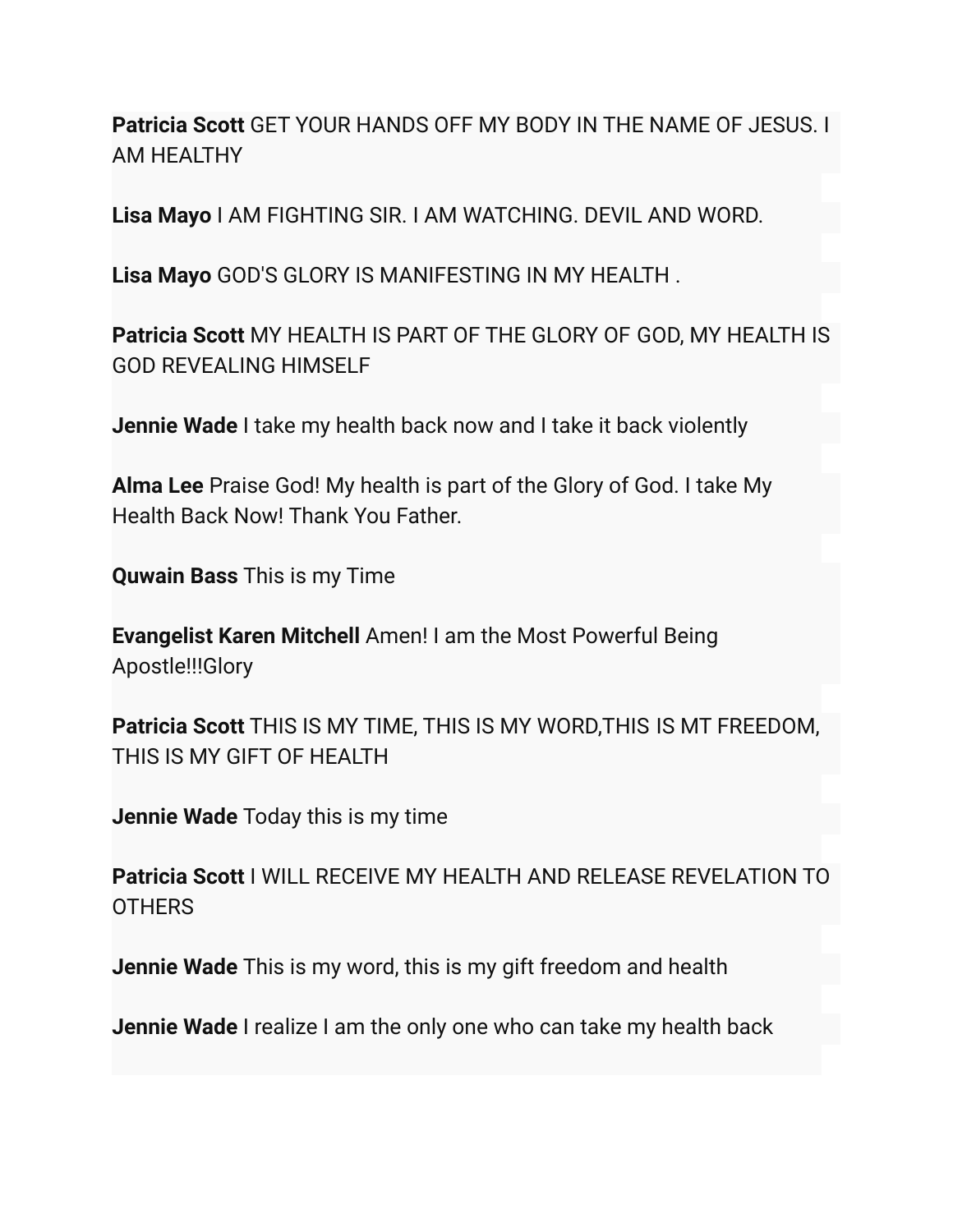**Salestia Robinson** satan will not host in my house....today This is God's House...He keeps me clean, healthy.

**Patricia Scott** I COMMAND YOU SATAN TAKE YOUR HANDS OFF MY BODY

**Jennie Wade** This is God House my body is God's house and I am healed

**Patricia Scott** I AM MOVED BY WHAT I BELIEVE, AND I BELIEVE JESUS IS MY HEALER

**Salestia Robinson** my healer, my keeper....I am substance you can see

**Jennie Wade** I'm not just believing, I'm receiving

**Lisa Mayo** I AM RECEIVING

**GREGORY LYNN CARAWAY TTEE** I AM RECEIVING MY HEALTH

**Dianne Turks** I am receiving my health

**Jennie Wade** I'm receiving my health now in the name of Jesus The Christ

**Patricia Scott** I AM RECEIVING MY HEALING RIGHT NOW

**Lisa Mayo** I STEP IN AUTHORITY AND ANOINTING.

**Alma Lee** I have the power over sickness and disease in Jesus Mighty Name!

**Lisa Mayo** I HAVE A MOUTH OF WISDOM. NOTHING COMES AGAINST ME.

**Londra Hunter** My health was being stolen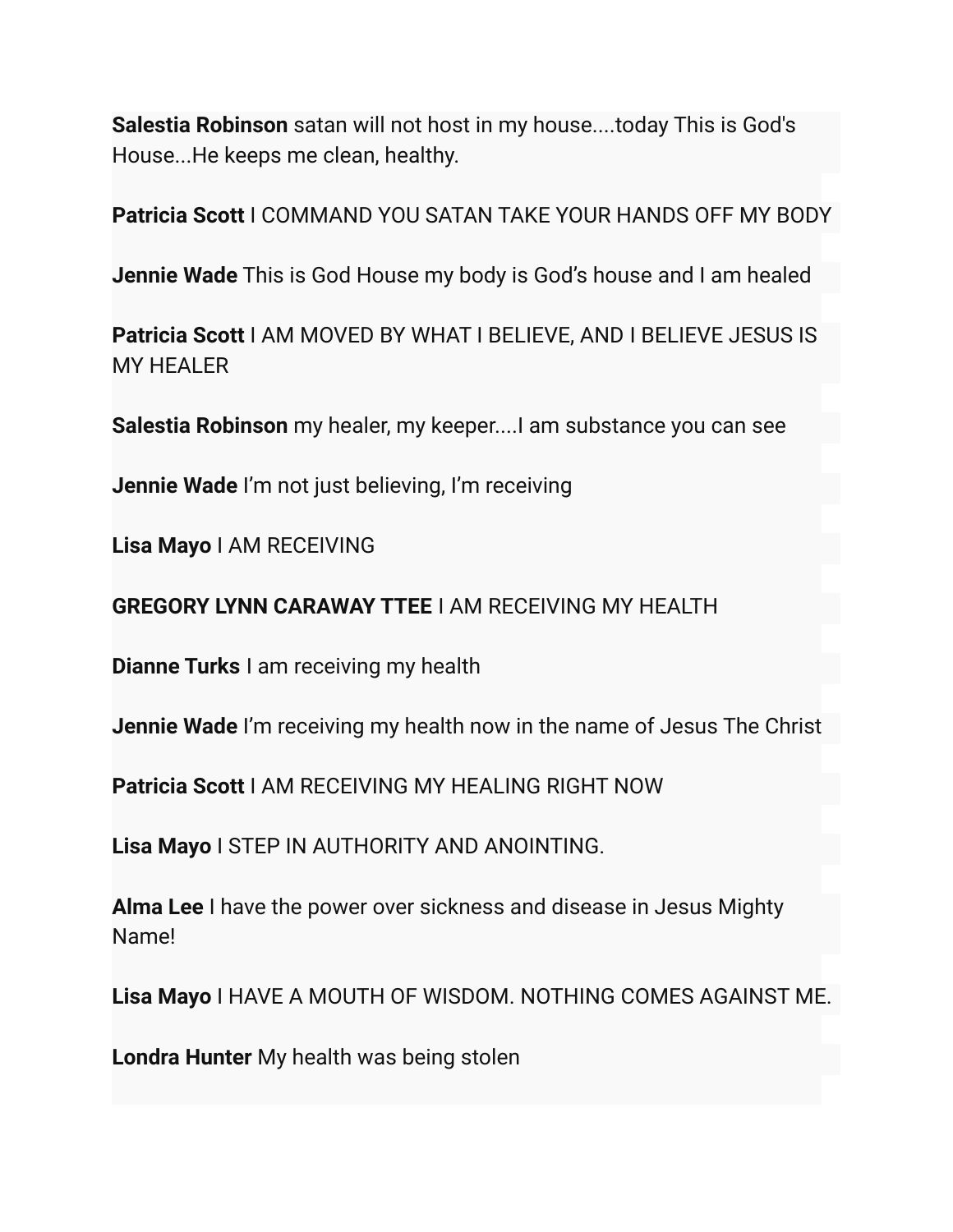**Salestia Robinson** quick and powerful!!! for quick understanding....me and my loved ones too.

**Lisa Mayo** ME AND LOVE ONES TOO. GOD GONNA HEAL THEM FOR ME.

**Salestia Robinson** talking to me...my whole body and my soul....

**Lisa Mayo** I AM TALKING TO MY BODY. I AM I'M AUTHORITY

**Kevin L James** I'm taking my health back now in the name of Jesus

**Salestia Robinson** my soul is healthy, relationships, emotions, memory, mind, attitude, thoughts are clean, imagination is healthy

**Lisa Mayo** MY SOUL KNOWETH RIGHT WELL. WORKING ON MY SOUL

**Patricia Scott** MY SOUL KNOWS RIGHT WELL

**Lisa Mayo** EYES=IMAGINATION SEE HEALTH

**Lisa Mayo** FAITH =IMAGINATION= RESULTS

**Salestia Robinson** no more blockage...I see the real me by the Word of Health!!

**Jennie Wade** My Soul knows right well

**Jennie Wade** I receive my benefit health

**Dianne Turks** I receive all my benefits

**Lisa Mayo** MY SOUL WILL BLESS THE LORD.